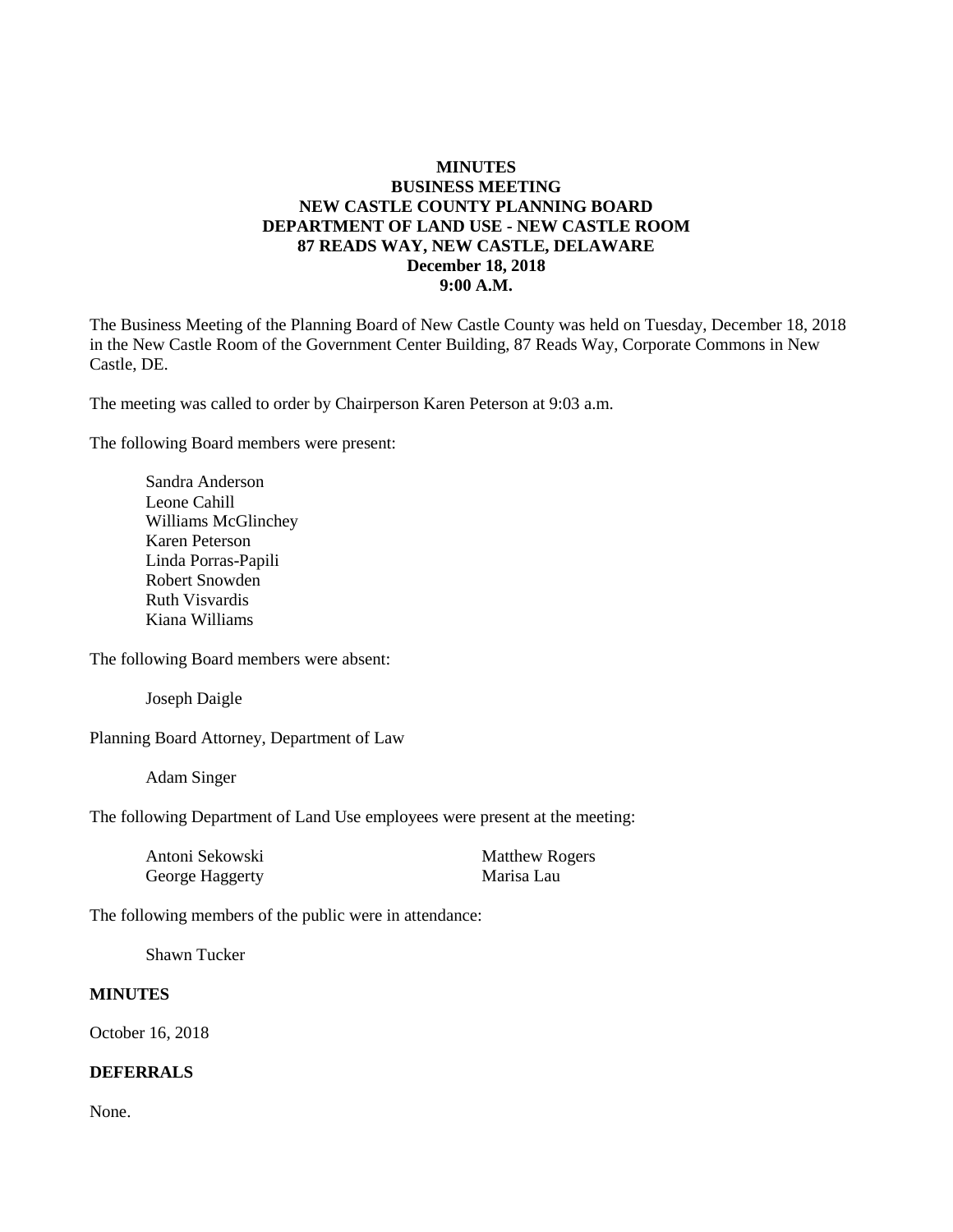## 2 **BUSINESS**

**App. 2018-0513-S/Z -** North side of Route 273 east of Churchmans Road and west of New Churchmans Road. Exploratory Major Land Development Plan, Rezoning and PLUS review for **100 Piccard Road** (New Castle Town Center), proposes to rezone 56.49 acres from (CR) Commercial Regional to (I) Industrial and to construct a 1,168,211 SF warehouse facility with associated site improvements. (T.P. 10-024.00-025) **Ord. 18-113 will rezone 56.49 acres from (CR) Commercial Regional to (I) Industrial**. CR Zoning. CD 7

The Department has considered the *Standards for Zoning Map Amendment* in Section 40.31.410, A through E, the proposed plan, and comments received from agencies and the public. Based on this analysis the Department is of the opinion that the standards are met by this proposal and recommends **APPROVAL** of Ordinance 18-113.

At a business meeting held on December 18, 2018 the Planning Board considered the recommendation offered by the Department of Land Use. On a motion by Ms. Cahill, and seconded by Ms. Visvardis, the Planning Board voted to recommend APPROVAL of the rezoning application. The motion was adopted by a **vote of 6-0-2-1** (Yes: Anderson, Cahill-Krout, Peterson, Porras-Papili, Snowden, Visvardis; No: none; Abstain: McGlinchey, Williams; Absent: Daigle).

In discussion preceding the vote the Board members offered the following comments:

Ms. Peterson commented that the recommendation should be corrected to reflect that she asked about groundwater contamination at the site, not landscaping, and there were several typographical errors. Ms. Papili commented that Churchmans Road would be likely be unable to handle additional truck traffic for the warehouse facility in addition to the increase in traffic volume generated by new development in that area, such as at the Cavaliers Country Club. She asked if Churchmans Road has a weight limit for vehicles.

#### **OTHER BUSINESS**

**Planning Board By-Laws and Special Rules of Order:** Discussion of proposed revisions. It was decided as a policy that the Chair will consult the Dept of Land Use at public hearings as to how long the record should be kept open.

#### **REPORT OF COMMITTEES**

None.

# **REPORT OF GENERAL MANAGER**

George Haggerty, Assistant Manager of the Department of Land Use, invited the Planning Board to the Department's holiday event and annual staff awards. He noted that the Department is considering new arrangements of the room for public hearings and reviewed the draft ordinances that the Department is preparing, including a variety of environmental ordinances. A Transportation Improvement District ordinance will be introduced to County Council in early 2019. The Septic Moratorium ordinance will be presented at the January 2019 public hearing.

# **REPORT OF CHAIRPERSON**

Karen Peterson, Chair of the Planning Board, clarified several aspects of protocol for Board members regarding absences and public hearings. First, in order for a member to receive an excused absence from a meeting, the chair must be notified (by phone or email please; no texting). Second, as a reminder please speak into the microphone at the public hearings. On a related note, when you speak at the hearings